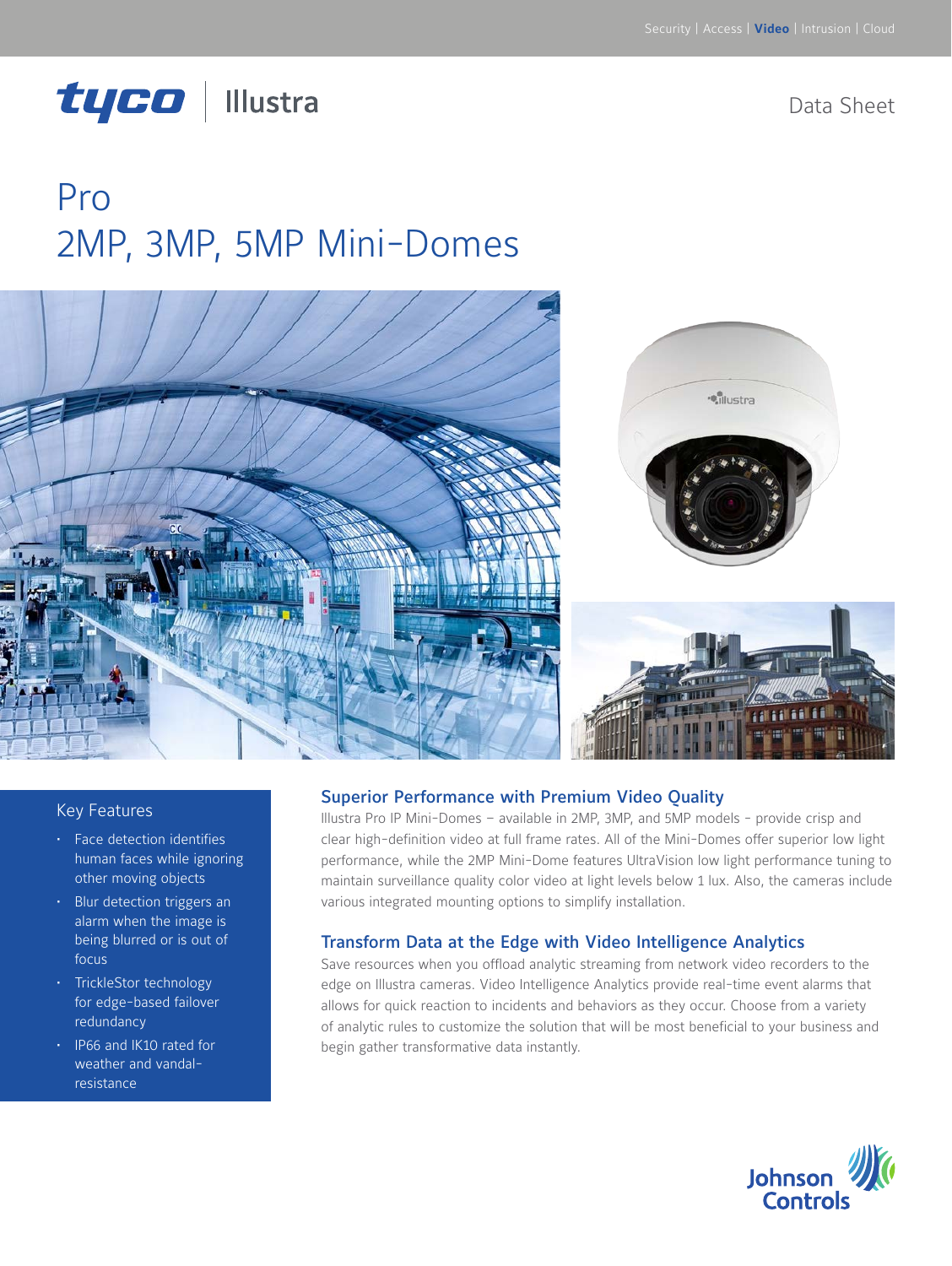

## Safeguard Against Cyber Attacks Across Devices

Illustra Pro Cameras have been designed to be resilient against cyber-threats. Our products are gated, analyzed, tested and required to meet or exceed the rigorous standards of the Johnson Controls Cyber Solutions Product Security Program for every consecutive release. This holistic approach is aimed at providing peace of mind to our customers. Our security mindset begins at initial design concept and is supported through deployment, including a rapid incident response to meet the comprehensive and evolving cybersecurity environments.

### Achieve Clarity Despite Challenging Scene and Lighting Conditions

Illustra cameras deliver exceptional images even with highly contrasted images in a scene. Cameras available with Wide Dynamic Range functionality have special software that allows them to balance foreground and background lighting for one clear image, while still maintaining the right color balance. Additionally, the powerful processor combines with a light sensor and switches the camera automatically between color and monochrome modes, providing quality images even in ultra-low light scenarios. Finally, the camera is equipped with various viewing angles including horizontal view and corridor mode to ensure important details are captured without wasting the field of view.

# Specifications

| <b>Operational</b>                         |                                                                              |                                      |                        |  |  |
|--------------------------------------------|------------------------------------------------------------------------------|--------------------------------------|------------------------|--|--|
| Video Compression                          | H.264 / MJPEG                                                                |                                      |                        |  |  |
| Max Frame Rate                             | 2MP                                                                          | 3MP                                  | 5MP                    |  |  |
|                                            | 2MP @ 30ips                                                                  | 3MP @ 30ips                          | 5MP @ 15ips            |  |  |
|                                            | 2MP                                                                          |                                      |                        |  |  |
|                                            | Stream 1                                                                     | Stream 2                             | Stream 3               |  |  |
|                                            | 1920 x 1080 (1080p) 16:9                                                     | 1280 x 720 (720p) 16:9               | 1024 x 576 (PAL+) 16:9 |  |  |
|                                            | 1664 x 936 16:9                                                              | 1024 x 576 (PAL+) 16:9               | 640 x 360 (nHD) 16:9   |  |  |
|                                            | 1280 x 720 (720p) 16:9                                                       | 640 x 360 (nHD) 16:9                 | 384 x 216 16:9         |  |  |
|                                            | 1024 x 576 (PAL+) 16:9                                                       | 384 x 216 16:9                       |                        |  |  |
|                                            | 640 x 360 (nHD) 16:9                                                         |                                      |                        |  |  |
|                                            | 384 x 216 16:9                                                               |                                      |                        |  |  |
| Resolution & Aspect Ratio                  | <b>3MP &amp; 5MP</b>                                                         |                                      |                        |  |  |
|                                            | Stream 1                                                                     | Stream 2                             | Stream 3               |  |  |
|                                            | 2048 x 1536 (QXGA) 4:3                                                       | 1920 x 1080 (1080p) 16:9             | 768 x 576 4:3          |  |  |
|                                            | 1920 x 1440 4:3                                                              | 1280 x 720 (720p) 16:9               | 640 x 480 (VGA) 4:3    |  |  |
|                                            | 1600 x 1200 (UXGA) 4:3                                                       | 1024 x 768 (1024 XGA) 4:3            | 640 x 360 (nHD) 16:9   |  |  |
|                                            | 1280 x 960 (SXGA) 4:3                                                        | 1024 x 576 (PAL+) 4:3                | 480 x 360 (480p) 4:3   |  |  |
|                                            |                                                                              |                                      | 384 x 288 4:3          |  |  |
|                                            |                                                                              |                                      | 384 x 216 16:9         |  |  |
| Video Streams                              | Triple                                                                       |                                      |                        |  |  |
| Imager                                     | 2MP: Progress Scan RGB CMOS 1/2.8"<br>3MP&5MP: Progress Scan RGB CMOS 1/3.2" |                                      |                        |  |  |
| <b>Image Orientation Settings</b><br>(2MP) | None, Mirror, Flip, Flip and Mirror, Corridor (rotate 90° right or left)     |                                      |                        |  |  |
| Image Orientation Settings<br>(3MP/5MP)    | None, Mirror, Flip, Flip & Mirror                                            |                                      |                        |  |  |
| Lens Type                                  | Motorized Varifocal                                                          |                                      |                        |  |  |
| Focus Control                              |                                                                              | One-Touch Focus or Remote Adjustment |                        |  |  |
| Focal Length                               | 3-9mm or 9-22mm (3MP Only)                                                   |                                      |                        |  |  |

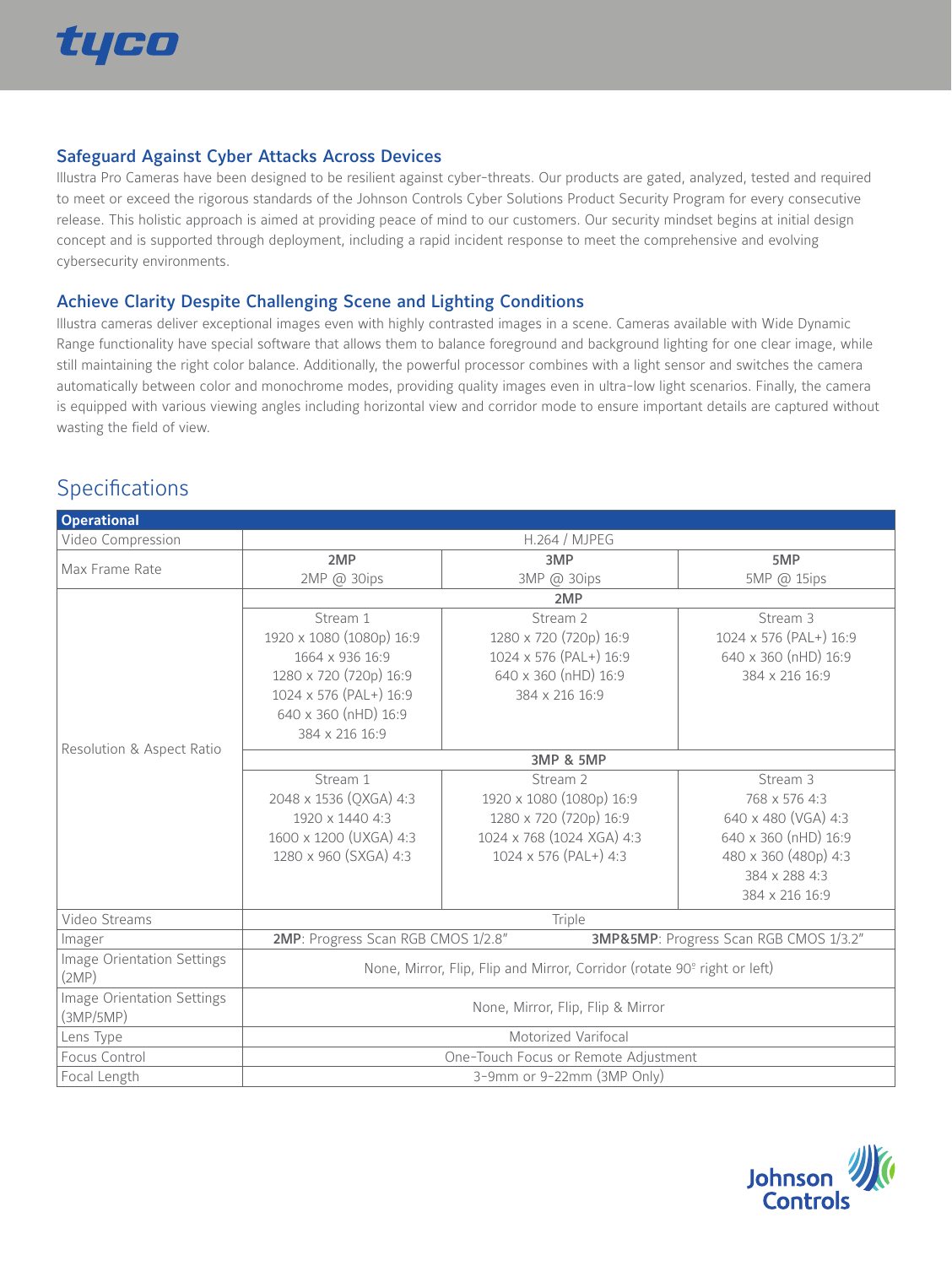

| Field of View (H/V)              | 2MP                                                                                                                                                                                                                                                                          | 3MP                                                                             | 3MP                                                  | 5MP                 |
|----------------------------------|------------------------------------------------------------------------------------------------------------------------------------------------------------------------------------------------------------------------------------------------------------------------------|---------------------------------------------------------------------------------|------------------------------------------------------|---------------------|
|                                  | $3-9mm$<br>105°/57°                                                                                                                                                                                                                                                          | $3-9mm$<br>88°/64°                                                              | $9-22mm$<br>29°/21°                                  | $3-9mm$<br>88°/64°  |
| Wide Angle (H/V)                 |                                                                                                                                                                                                                                                                              | 30°/22°                                                                         | $12^{\circ}/9^{\circ}$                               |                     |
| Telephoto (H/V)                  | 36°/20°<br>30°/22°                                                                                                                                                                                                                                                           |                                                                                 |                                                      |                     |
| Aperture                         | $F/1.2$ (3-9mm), $F/1.6$ (9-22mm)<br>3MP<br>5MP<br>2MP<br>3MP                                                                                                                                                                                                                |                                                                                 |                                                      |                     |
| Minimum Illumination             |                                                                                                                                                                                                                                                                              |                                                                                 |                                                      |                     |
|                                  | $3-9mm$                                                                                                                                                                                                                                                                      | $3-9mm$                                                                         | $9-22mm$                                             | $3-9mm$             |
| Color<br>B/W                     | 0.03 Lux                                                                                                                                                                                                                                                                     | 0.05 Lux                                                                        | 0.06 Lux<br>0.004 Lux                                | 0.3 Lux<br>0.02 Lux |
| w/IR                             | 0.001 Lux                                                                                                                                                                                                                                                                    | 0.003 Lux                                                                       | 0.0 Lux                                              | 0.0 Lux             |
| IR Illumination                  | 0.0 Lux                                                                                                                                                                                                                                                                      | 0.0 Lux<br>Yes                                                                  |                                                      |                     |
| <b>IR Distance</b>               |                                                                                                                                                                                                                                                                              | 65.6ft (20m)                                                                    |                                                      |                     |
|                                  |                                                                                                                                                                                                                                                                              | 2MP: Dual Exposure, True WDR 120 dB Technologies                                |                                                      |                     |
|                                  |                                                                                                                                                                                                                                                                              |                                                                                 |                                                      |                     |
| Wide Dynamic Range               |                                                                                                                                                                                                                                                                              | 3MP: Dual Exposure, True WDR 90 dB Technologies<br><b>5MP:</b> WDR Tone Mapping |                                                      |                     |
|                                  |                                                                                                                                                                                                                                                                              | True Day/Night with IRC                                                         |                                                      |                     |
| Day/Night                        |                                                                                                                                                                                                                                                                              | $1/2 - 1/1000$                                                                  |                                                      |                     |
| Shutter Speed<br>ONVIF-Compliant |                                                                                                                                                                                                                                                                              | Profile S                                                                       |                                                      |                     |
|                                  |                                                                                                                                                                                                                                                                              |                                                                                 |                                                      |                     |
| Motion Detection Zones           |                                                                                                                                                                                                                                                                              | Yes                                                                             |                                                      |                     |
| <b>Blur Detection Zones</b>      | Yes                                                                                                                                                                                                                                                                          |                                                                                 |                                                      |                     |
| Video Intelligence Analytics     | Linger, exit, direction, abandoned/removed objects, queue, dwell, enter, object detection, crowd                                                                                                                                                                             |                                                                                 |                                                      |                     |
| <b>Face Detection Zones</b>      | Yes                                                                                                                                                                                                                                                                          |                                                                                 |                                                      |                     |
| Privacy Zones                    | $\overline{4}$                                                                                                                                                                                                                                                               |                                                                                 |                                                      |                     |
| Alarms Input/Output              | 2/1                                                                                                                                                                                                                                                                          |                                                                                 |                                                      |                     |
| Analog Video Output              | 1.0 Vp-p, BNC pigtail included<br>Bi-directional, Half Duplex                                                                                                                                                                                                                |                                                                                 |                                                      |                     |
| Audio                            |                                                                                                                                                                                                                                                                              |                                                                                 |                                                      |                     |
| Simultaneous Users               |                                                                                                                                                                                                                                                                              | 10                                                                              |                                                      |                     |
| Supported Languages              | Arabic, Chinese (Simplified), Chinese (Traditional), Czech, Danish, English (default), French, German,<br>Hungarian, Italian, Japanese, Korean, Netherlands, Polish, Portuguese, Spanish, Swedish, Turkish                                                                   |                                                                                 |                                                      |                     |
| <b>Network</b>                   |                                                                                                                                                                                                                                                                              |                                                                                 |                                                      |                     |
| Ethernet Interface               |                                                                                                                                                                                                                                                                              | 10/100Base-TX, RJ-45                                                            |                                                      |                     |
| Supported Protocols              | TCP/IP, IPv4, IPv6, TCP, UDP, HTTP, FTP, DHCP, WS-Discovery, DNS, DDNS, RTP, TLS, RTSP, ICMP, Uni-<br>cast, Multicast, NTP, SMTP, WS-Security, SNMP, CIDS, FSTP, UPnP™, SIP                                                                                                  |                                                                                 |                                                      |                     |
| <b>Configuration Management</b>  |                                                                                                                                                                                                                                                                              |                                                                                 |                                                      |                     |
| Web Browsers                     |                                                                                                                                                                                                                                                                              |                                                                                 | IE 10, 11. Firefox, Chrome                           |                     |
| Security                         | Enhanced Security Mode (forces complex passwords, HTTPS and disables discovery); TLS 1.2 (256 bit<br>cipher minimum); Security Overview Page (status and configuration); RTSP Authentication; IEEE 802.1X<br>Client; Remote Accessible Audit logs; Role-Based Access Control |                                                                                 |                                                      |                     |
| <b>Onboard Storage</b>           |                                                                                                                                                                                                                                                                              |                                                                                 |                                                      |                     |
| Card Support                     |                                                                                                                                                                                                                                                                              | Standard SD format up to 4GB, SDHC format up to 32GB and SDXC up to 128GB       |                                                      |                     |
| Pre-Alarm Recording              | Yes                                                                                                                                                                                                                                                                          |                                                                                 |                                                      |                     |
| Recording Format                 | <b>AVI</b>                                                                                                                                                                                                                                                                   |                                                                                 |                                                      |                     |
| Recording Trigger                | Dry contact alarms, motion detection, face detection                                                                                                                                                                                                                         |                                                                                 |                                                      |                     |
| <b>Electrical</b>                |                                                                                                                                                                                                                                                                              |                                                                                 |                                                      |                     |
| Power Input                      |                                                                                                                                                                                                                                                                              | 24VAC, Power over Ethernet (PoE) IEEE 802.3af/802.3at Type 1 Class 3            |                                                      |                     |
| Power Draw                       |                                                                                                                                                                                                                                                                              | PoE: 12.95W, 24VAC: 8W plus 2W for IR and 22W for heater (total 32W)            |                                                      |                     |
| <b>Physical</b>                  |                                                                                                                                                                                                                                                                              |                                                                                 |                                                      |                     |
|                                  |                                                                                                                                                                                                                                                                              | Indoor                                                                          | Outdoor                                              |                     |
| Dimensions (RxH)                 |                                                                                                                                                                                                                                                                              | $\emptyset$ 5.4 x 5.1 in ( $\emptyset$ 138 x 130 mm)                            | $\emptyset$ 6.3 x 5.3 in ( $\emptyset$ 160 x 135 mm) |                     |
|                                  |                                                                                                                                                                                                                                                                              |                                                                                 |                                                      |                     |

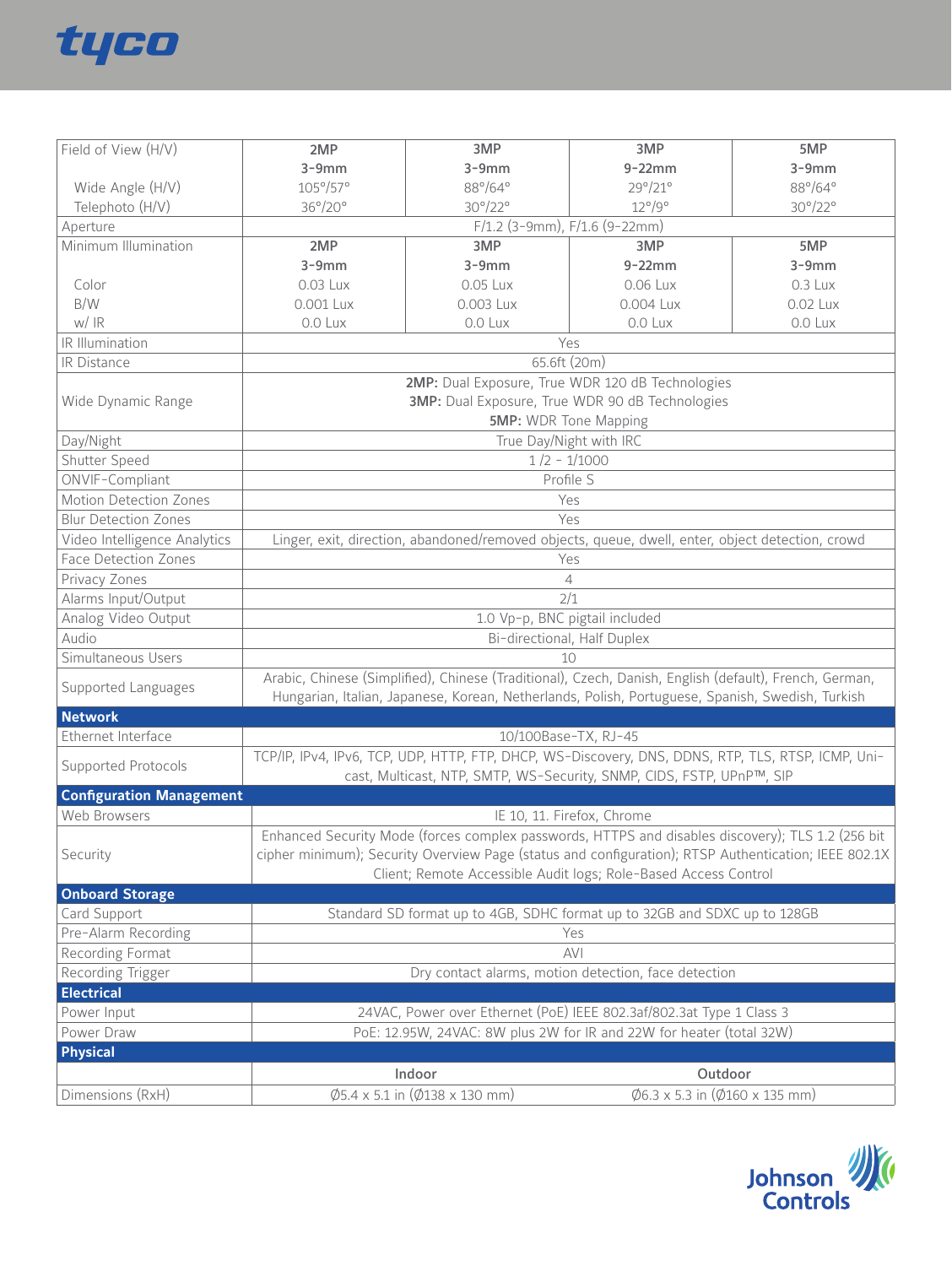

| Weight                       | 2.20 lbs $(1 \text{ kg})$                                                                  | $3.97$ lbs $(1.8 \text{ kg})$         |  |  |
|------------------------------|--------------------------------------------------------------------------------------------|---------------------------------------|--|--|
| Housing Color                | RAL 9003 - Signal White                                                                    |                                       |  |  |
|                              | 14° to 122°F (-10° to 50°C)                                                                | PoE: -22° to 122°F (-30° to 50°C)     |  |  |
|                              | 24VAC: -40° to 122°F (-40° to 50°C)                                                        |                                       |  |  |
| <b>Operating Temperature</b> | Extended Temperature: 140°F (60°C) for 4                                                   |                                       |  |  |
|                              |                                                                                            | hours a day with IR illuminators OFF1 |  |  |
| Humidity                     | Up to 95% RH Non-Condensing                                                                |                                       |  |  |
| Vandal Resistant             | <b>IK10</b>                                                                                |                                       |  |  |
| Outdoor Rating               | N/A<br><b>IP66</b>                                                                         |                                       |  |  |
| Plenum Rating                | Yes                                                                                        | N/A                                   |  |  |
| <b>Regulatory</b>            |                                                                                            |                                       |  |  |
| Safety                       | UL 60950-1; CAN/CSA-C22.2 No. 60950-1; EN 60950-1                                          |                                       |  |  |
| Emissions                    | FCC Part 15 Class A; CE EN55032 Class A; AS/NZS CISPR 32 Class A; ICES-003/NMB-003 Class A |                                       |  |  |
| Immunity                     | EN55024; EN50130-4                                                                         |                                       |  |  |
| Environment                  | RoHS; WEEE                                                                                 |                                       |  |  |



# Indoor Pro Mini-Dome **Canadian Control Control Control Control Control Control Control Control Control Control Control Control Control Control Control Control Control Control Control Control Control Control Control Control**



| <b>Accessories</b>    |       |                                                              |                                                 |                                                                                                                                                                      |                                    |
|-----------------------|-------|--------------------------------------------------------------|-------------------------------------------------|----------------------------------------------------------------------------------------------------------------------------------------------------------------------|------------------------------------|
| <b>Accessory Type</b> | Image | <b>Model Number</b>                                          | <b>Description</b>                              | <b>Dimensions</b>                                                                                                                                                    | <b>Color</b>                       |
| Pendant Cap           |       | ADCI6DPCAPOW<br>ADCI6DPCAPOB<br>ADCi6DPCAPIW<br>ADCi6DPCAPIB | Pendant Cap: Indoor/Outdoor,<br>White/Black     | Outdoor<br>$\varphi$ 5.8 x 2.2 x 5.8 in<br>$(Ø148 \times 55 \times 147.4 \text{ mm})$<br>Indoor<br>$\varphi$ 5.2 x 2.2 x 5.8 in<br>$(\emptyset$ 131 x 55 x 147.4 mm) | <b>RAL 9003</b><br><b>RAL 9017</b> |
| Wall Mount            |       | <b>ADCIM6WALLBK</b><br>ADCIM6WALLWK                          | Wall Mount Kit: Indoor/<br>Outdoor, White/Black | $6.3 \times 3.3 \times 9.1$ in<br>$(160.5 \times 83 \times 230.5 \text{ mm})$                                                                                        | RAL 9003<br><b>RAL 9017</b>        |

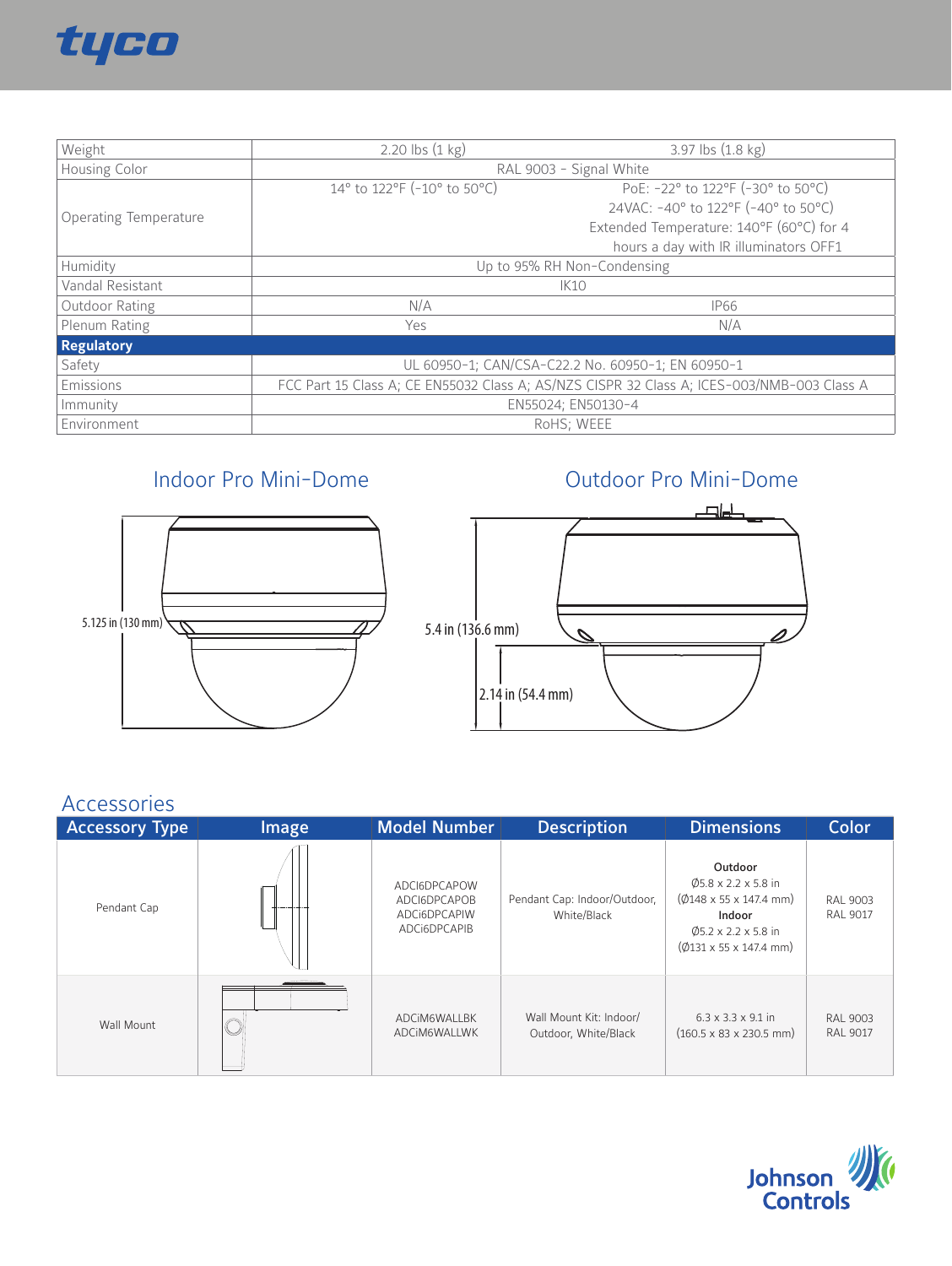

| Flush Mount        |           | <b>IPSMDFLUSHOW</b><br><b>IPSMDFLUSHOB</b> | Flush Mount: Outdoor, White/<br>Black         | Ø10.236 x 2.459 in<br>$(\phi$ 260 x 62.46)                                        | <b>RAL 9003</b><br><b>RAL 9017</b> |
|--------------------|-----------|--------------------------------------------|-----------------------------------------------|-----------------------------------------------------------------------------------|------------------------------------|
| Gooseneck Arm      | $\bullet$ | ADLOMARM (White)<br>ADCBMARM (Black)       | For use with Pendant Cap                      | $4.4 \times 8.78 \times 4.4$ in<br>$(112.5 \times 222.9 \times 112.5 \text{ mm})$ | <b>RAL 9003</b><br><b>RAL 9017</b> |
| Pole Mount Adapter |           | ADCDMPOLE                                  | For use with Pendant Cap and<br>Gooseneck Arm | Wraps around pole                                                                 | <b>RAL 9003</b>                    |

# Ordering Information

| <b>Model</b>          | <b>Description</b>                                                                |  |  |
|-----------------------|-----------------------------------------------------------------------------------|--|--|
| 2MP Mini-Domes        |                                                                                   |  |  |
| IPS02D2OCWIT          | Illustra Pro 2MP Mini-dome, 3-9mm, outdoor, vandal, clear, white, TDN w/IR, TWDR  |  |  |
| IPS02D2ISWIT          | Illustra Pro 2MP Mini-dome, 3-9mm, indoor, vandal, smoked, white, TDN w/IR, TWDR  |  |  |
| <b>3MP Mini-Domes</b> |                                                                                   |  |  |
| IPS03D2OCWIT          | Illustra Pro 3MP Mini-dome, 3-9mm, outdoor, vandal, clear, white, TDN w/IR, TWDR  |  |  |
| IPS03D3OCWIT          | Illustra Pro 3MP Mini-dome, 9-22mm, outdoor, vandal, clear, white, TDN w/IR, TWDR |  |  |
| IPS03D2ISWIT          | Illustra Pro 3MP Mini-dome, 3-9mm, indoor, vandal, smoked, white, TDN w/IR, TWDR  |  |  |
| <b>5MP Mini-Domes</b> |                                                                                   |  |  |
| IPS05D2OCWIY          | Illustra Pro 5MP Mini-dome, 3-9mm, outdoor, vandal, clear, white, TDN w/IR, WDR   |  |  |
| IPS05D2ISWIY          | Illustra Pro 5MP Mini-dome, 3-9mm, indoor, vandal, smoked, white, TDN w/IR, WDR   |  |  |

# Accessories

| <b>Model</b>        | <b>Description</b>                                                                             |
|---------------------|------------------------------------------------------------------------------------------------|
| <b>ADCI6DPCAPIW</b> | Illustra Pendant Cap for Pro/Flex Compact Mini-Domes, 3/4" NPT, White                          |
| ADCi6DPCAPOW        | Illustra Pendant Cap for PG2 MD, PG2 Fisheyes, PG2 PTZ, 600/610 MD, Outdoor, 3/4" NPT, White   |
| <b>ADCI6DPCAPIB</b> | Illustra Pendant Cap for PG2 MD, PG2 PTZ, 600/610 MD, Indoor, 3/4" NPT, Black                  |
| ADCI6DPCAPOB        | Illustra Pendant Cap for PG2 MD, PG2 PTZ, 600/610 MD, Outdoor, 3/4" NPT, Black                 |
| <b>ADCIM6WALLWK</b> | Illustra Wall Mount Adapter for PG2 MiniDomes, PG2 Fisheyes, 600/610 MiniDomes, PG2 PTZ, White |
| ADCIM6WALLBK        | Illustra Wall Mount Adapter for PG2 MiniDomes, PG2 Fisheyes, 600/610 MiniDomes, PG2 PTZ, Black |
| <b>IPSMDFLUSHOW</b> | Illustra Recessed Mount Kit for use with Pro Gen 2, White                                      |
| <b>IPSMDELUSHOB</b> | Illustra Recessed Mount Kit for use with Pro Gen 2, Black                                      |
| ADI OMARM           | Illustra Gooseneck Wall Mount, 3/4" NPT, White                                                 |
| ADCBMARM            | Illustra Gooseneck Wall Mount, 3/4" NPT, Black                                                 |
| ADCDMPOLE           | Illustra Pole Kit for use ADLOMARM / ADCBMARM, White                                           |